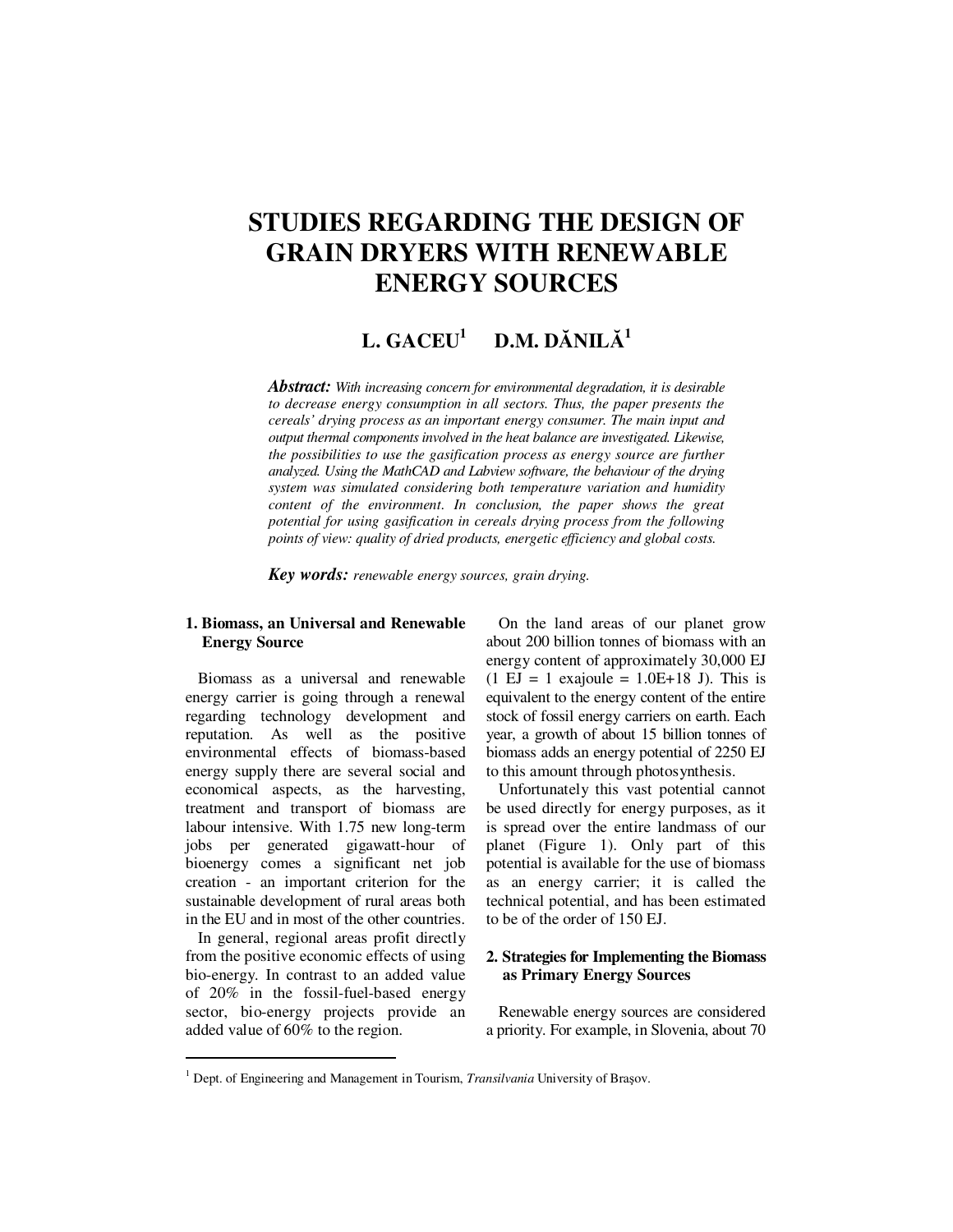

Fig. 1. *Technical potential of biomass in Europe* [5]

percent of the country's total primary energy needs are imported, and so renewable energies are considered an important national strategic reserve as well as providing environmental and social benefits.

In 1994, the heat and hot water supply for Slovenia's industry, residential and public buildings accounted for approximately 30 percent of total energy consumption, and produced about 28 percent of the country's total greenhouse gas emissions of 14.34 million tons of  $CO<sub>2</sub>$ .

Existing coal and wood heating systems have an estimated 50 percent average efficiency Installation of new, correctly sized and more efficient equipment could raise this to 80 percent. In buildings, which use old, oversized oil- or gas-fired boilers, the installation of new boilers could increase efficiency from current 75 percent to around 90 percent.

As well as increasing the efficiency of existing biomass boilers and small individual fireplaces the Slovenian National Energy Plan (NEP) aims to increase the share of wood biomass (currently 4.4 percent) within the primary energy balance by 50 percent. An analysis conducted by the Slovenian Forestry Institute under this project's preparatory phase supports this goal by estimating the total unused potential of industrial wood waste, brushwood, and other unrealized resources to be over 600,000 tons of wood biomass annually.

One specific application consists in grain drying. In order to obtain proper long term storage of cereals, these products need to be dried to low moisture contents. It is an energy intensive operation, consuming about 0.38…0.63 GJ/t of grain. Drying has been reported to account for about 12…20% of the energy consumption in the agricultural sector. Though not all cereal grain is artificially dried, it has been estimated that about 34% of the world's cereal crop is grown in nations where artificial drying is needed for some of the crops [4].

The majority of artificial drying operations are based on hot air drying, where air is heated by the combustion of fossil fuels prior to being forced through the product. This type of drying requires high energy inputs, due to the inefficiencies of such dryers [4].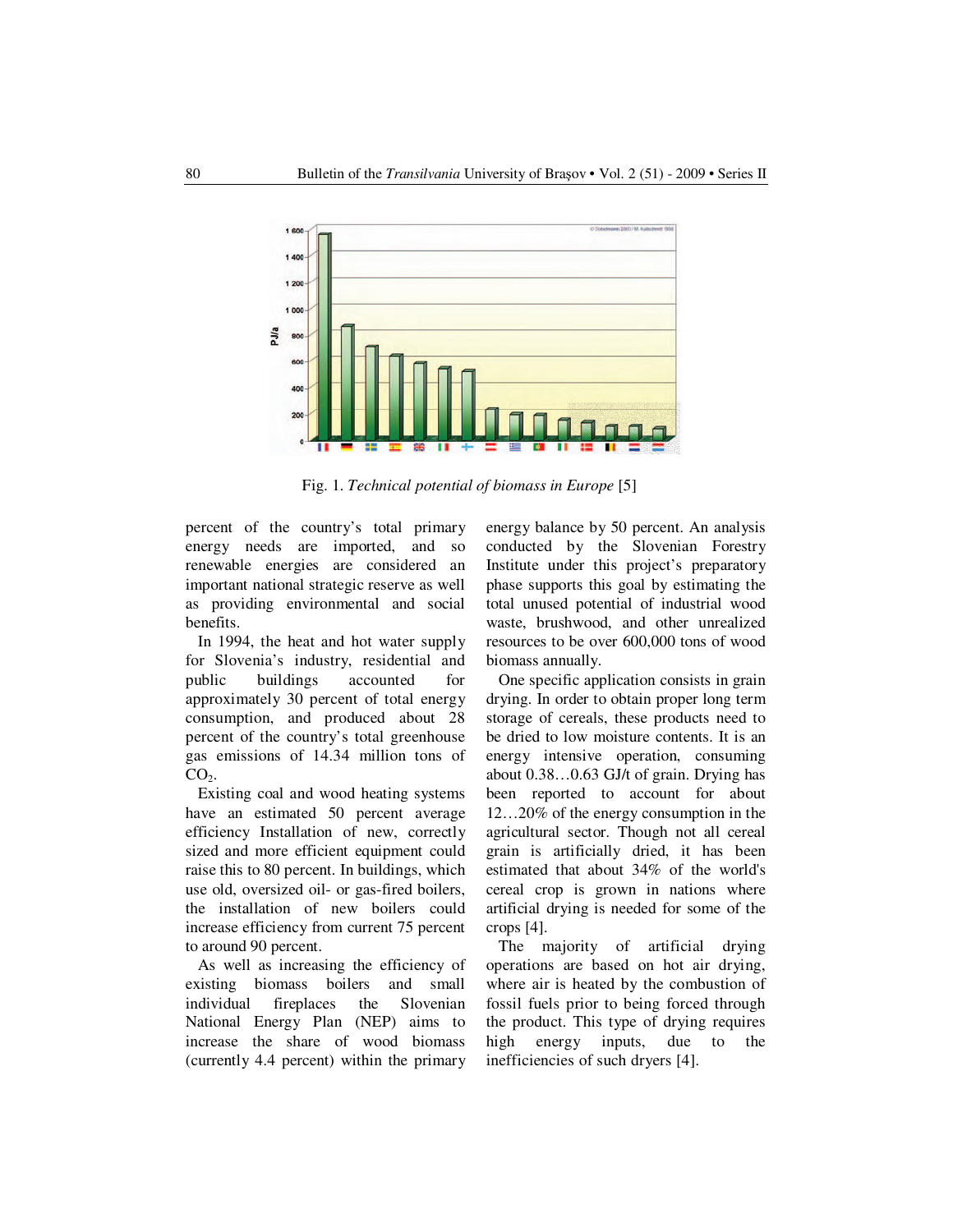Often, the exhaust air is simply released to the surrounding ambient air. Some systems allow for the recycling of exhaust heat, which can greatly increase the overall energy efficiency of the dryer. In recent years, many researchers have attempted to analyze the possibility to use the biomass as energy source for grain dryers, the same source point being an important advantage in applying this technique.

In Figure 2 the frame energies involved in the typical grain dryer work flow are

shown, where:  $G$  - air flow rate,  $m^3/m$ in;  $H_1$ ,  $H_2$  - humidity of ambient and heated air, kg/kg;  $H_3$  - humidity of exhaust air, kg/kg;  $RH_1$ ,  $RH_2$  and  $RH_3$  - relative humidity of ambient, heated and exhaust air;  $t_1$ ,  $t_2$  and  $t_3$  - dry bulb temperatures of ambient, heated, and exhaust air respectively,  ${}^{\circ}C$ ;  $W_d$  - total weight of bone dry grain in the dryer, kg;  $X_1$ ,  $X_2$  - initial and final moisture contents of grain, kg/kg; *G*1, *G*2,  $t_1$ ,  $t_2$  - initial and final grain temperatures, <sup>0</sup>C;  $V_1$  = initial humid volume, m<sup>3</sup>/kg.



Fig. 2. *Mass and heat balance in grain dryer*

#### **3. Comparison between Different Energy Sources Utilisable In Drying Techniques**

Generally the direct firing system is used for gaseous and liquid fuels and the indirect heating system using heat exchangers is employed for solid fuels. But direct flue gas from the husk fired furnace can also be efficiently used for the grain drying. The drying cost can be further reduced by introducing solar - cum - husk fired grain drying system.

Using these values, starting from balance equation, simulation using MathLAB & MathCAD software was developed. Figure 3 shows the energetic balance of the grain dryer in two distinct situations:

- using methane gas as energy power source;

- using gasification technique to heat the dryer.

In Figure 3a, the fuel consumption varies from the medium value 28  $Nm^3/h$  to 12 Nm<sup>3</sup>/h with the increase of seed temperature; as compared to the situation, shown in Figure 3c, in which the fuel consumption varies from the medium value 34  $Nm^3/h$  to 16  $Nm^3/h$  with the same seed temperature range. As a conclusion, a 21% value increase is observed.

In Figure 3b, the fuel consumption varies from the medium value  $14 \text{ Nm}^3/\text{h}$ to  $15.8 \text{ Nm}^3/\text{h}$  with the increase of seed humidity; as compared to the fact, shown in Figure 3d that the fuel consumption varies from the medium value  $18 \text{ Nm}^3/\text{h}$ to 20  $Nm^3/h$  with the same seed humidity range. In conclusion, a 17% value increase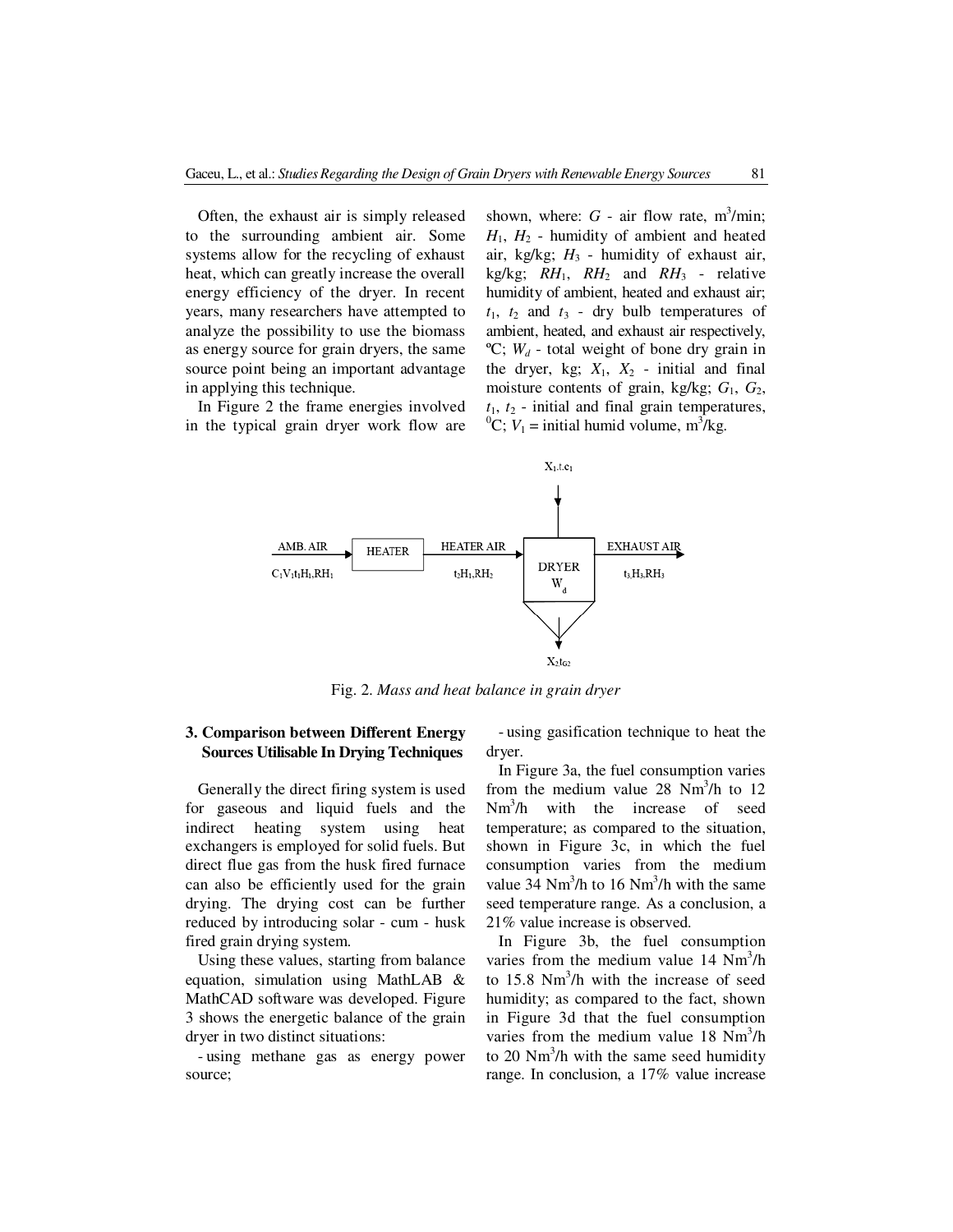is observed [1]. From the thermal point of view, these corrections have to be taken into consideration in the process of designing and adjustments of the automation system.

For drying purposes, each type of gasifier will operate satisfactorily with respect to stability, gas quality, efficiency and pressure losses only within certain ranges of the fuel properties, out of which the most important are: energy content, moisture content, volatile matter, ash content and ash chemical composition, reactivity, size and size distribution, bulk density, charring properties [2], [3].

Table 1 shows some parameters that have to be taken into consideration in order to choose a good drying energy source [4].

| Nr. crt.                          | Fuel                               | Density,<br>$[Kg/m^3]$ | <b>Heating value,</b><br>[kJ/kg] |
|-----------------------------------|------------------------------------|------------------------|----------------------------------|
| <b>Agricultural Crop residues</b> |                                    |                        |                                  |
| $\mathbf{1}$                      | Bagasse, dry                       |                        | 18 600                           |
| $\overline{2}$                    | Corn stalks dry                    |                        | 16 600                           |
| $\overline{\mathbf{3}}$           | Cotton batting                     |                        | 16 550                           |
| $\overline{4}$                    | Cottonseed hulls                   | $\overline{a}$         | 20 000                           |
| 5                                 | Newspaper                          |                        | 18 330                           |
| 6                                 | Pecan shells                       | $\overline{a}$         | 20 680                           |
| 7                                 | Straw                              | $\overline{a}$         | 13 950                           |
| 8                                 | Wheat (Straw)                      |                        | 17 4 45                          |
| Alcohol - gas                     |                                    |                        |                                  |
| 9                                 | Ethyl $(C_2H_5OH)$                 | 1.956                  | 27750                            |
| 10                                | Methyl (CH <sub>3</sub> OH)        | 1.363                  | 21115                            |
| Alcohol - liquid (pure)           |                                    |                        |                                  |
| 11                                | Ethyl $(C_2H_5OH)$                 | 815.3                  | 26240                            |
| 12                                | Methyl (CH <sub>3</sub> OH)        | 796.1                  | 19580                            |
| Coal                              |                                    |                        |                                  |
| 13                                | Anthracite                         | 1.121.35               | 29772                            |
| 14                                | <b>Bituminous</b>                  | 1.121.35               | 31401                            |
| 15                                | Semi-bituminous                    | $\overline{1.121.35}$  | 33960                            |
| 16                                | Manufactured briquettes            | 1.121.35               | 30355                            |
| 17                                | Gasoline                           | 736.9                  | 43960                            |
| 18                                | Kerosene                           | 817.2                  | 43403                            |
| Gas $(C_nH_{2n+2})$               |                                    |                        |                                  |
| 19                                | Natural methane (CH <sub>4</sub> ) | 0.680                  | 50055                            |
| 20                                | Ethane $(C_2H_6)$                  | 1.287                  | 47488                            |
| 21                                | Manufactured                       | 0.769                  | 24610                            |
| 22                                | Propane $(C_3H_8)$                 | 1.924                  | 46390                            |
| 23                                | Butane $(C_4H_{10})$               | 2.532                  | 45775                            |
| 24                                | Wood                               | -                      | 20934                            |

*Different source of energy suitable for agrifood products drying* Table 1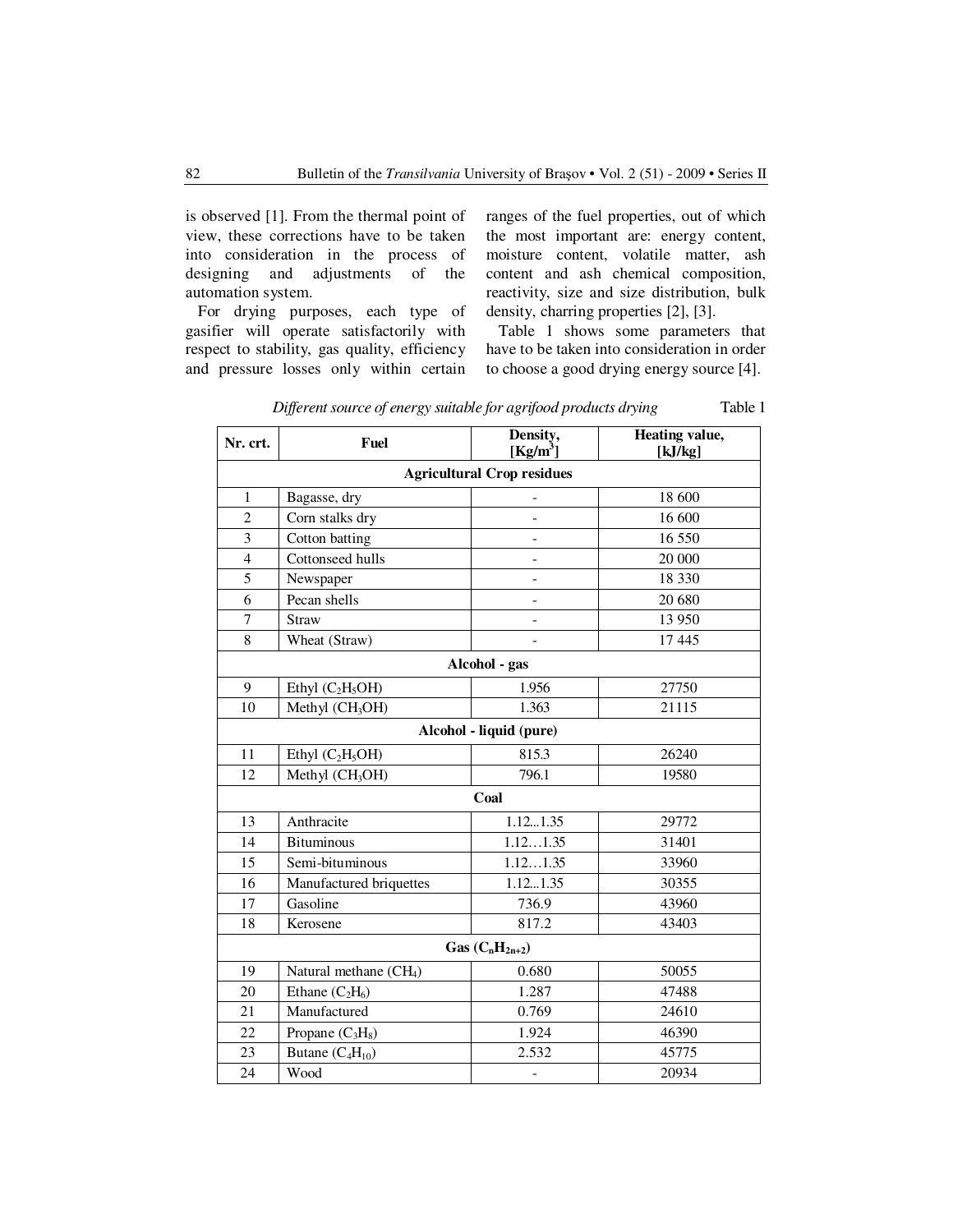

Fig. 3. *Consumption of fuel depending on the seed temperature and humidity* 

# **4. Conclusion**

The process of drying biological materials is very important in agro-food industry for producing high quality and long term stable products.

However, there is a downside to the process, as it is a high energy consuming process. This has two aspects, the first is the cost of energy, and the second is the environmental degradation that is associated with some types of energy production. In response to these concerns, there has been much work on new drying techniques to improve energy and drying efficiencies.

This paper proposes a new analysis, with the hope that these techniques, along with future research, will produce dryers and drying processes that are more economical and less harmful to the environment. The results obtained after the preliminary studies show that gasification can provide a good source of energy suitable for using even in the case of automated dryers.

#### **References**

1. Gaceu, L., Gruia, R.: *Research Regarding the Optimisation of the Drying Process Using a Predictive Controller*. In: Proceedings of 31<sup>st</sup> ARA Congress,